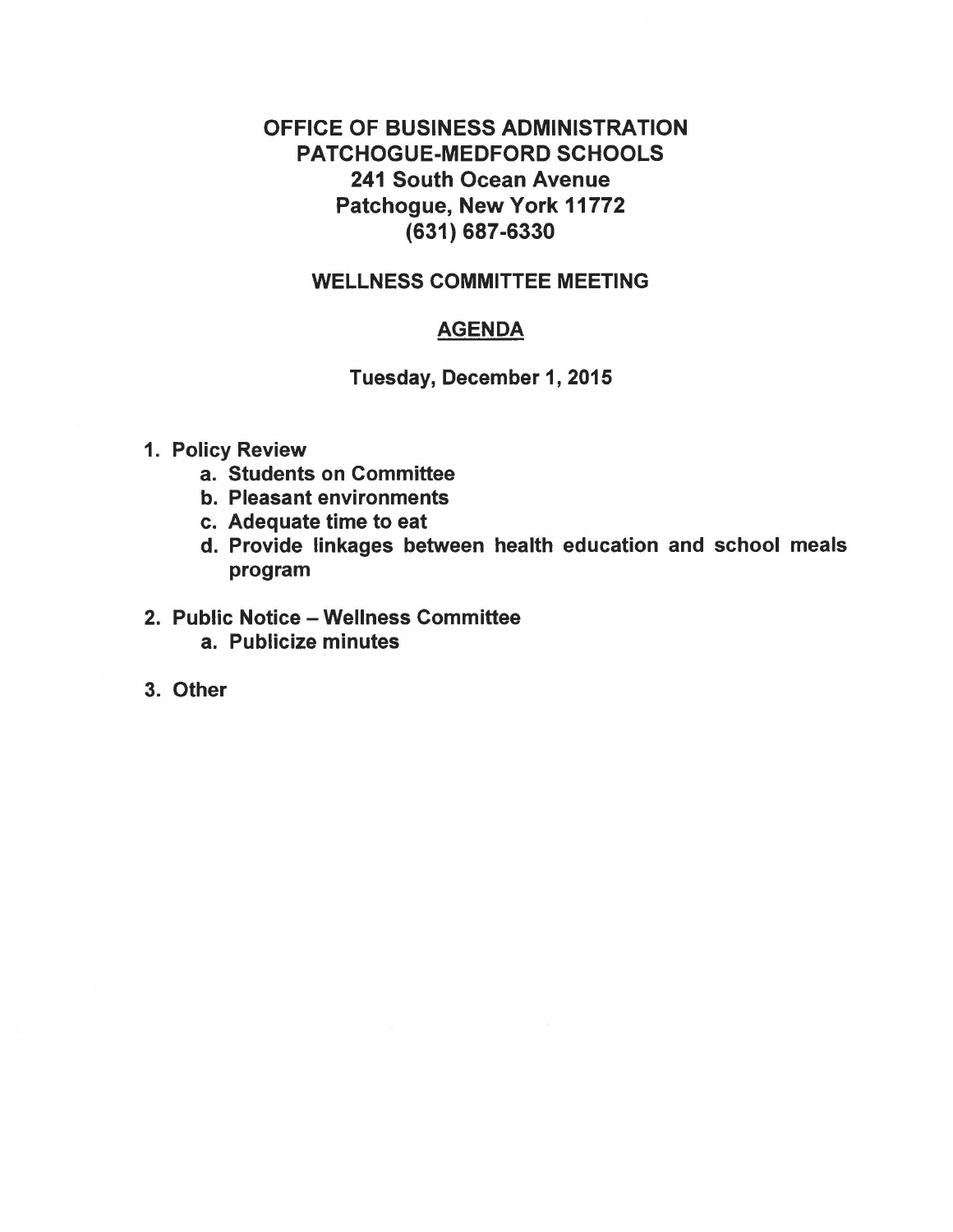# **PATCHOGUE-MEDFORD UNION FREE SCHOOL DISTRICT Wellness Committee 241 South Ocean Avenue Patchogue, New York 11772**

#### **December 1, 2015**

**MEMBERS OF THE COMMITTEE PRESENT:** Nicole Ciminiello, Tom Combs, Diane O'Connell, Dr. Paula Mays, Dr. Donna Jones, Nancy Poulis, Dan Erwin

**MEMBERS OF THE COMMITTEE ABSENT:** Karen Reilly, Diana Andrade, Nancy Holliday

**1. CALL TO ORDER** 

Dr. Jones called the meeting to order at 3:15 p.m.

#### **2. Welcome/Introductions:**

Donna welcomed everyone and reviewed the agenda.

#### **3. Wellness Policy**

- a) Donna asked everyone if they had any comments relating to the Wellness Policy.
- b) Donna commented that the Wellness Policy states that there needs to be student representation. She reached out to Randy at the HS and asked him to recommend a student or two to be on the committee. Paula stated that she could also recommend one or two students from South Ocean to be on the committee as well.
- c) The Wellness Policy states that all eating environments must be pleasant, Donna asked the committee if they felt that all cafeterias were pleasant and appealing. Dan stated that he has signs and colorful posters in all cafeterias. The committee also stated that they felt all the cafeteria's had pleasant environments.
- d) The policy also stated that linkages should be provided between health education and the school meals program. Donna asked Tom if his Physical Education teachers could provide more linkages to the curriculum at the elementary level since there are no Health Classes in elementary schools. Tom will review this concept at his meeting with the Physical Education teachers on December 9, 2015.
- **4. November Menus** 
	- a) Tom thanked Dan Erwin for making some changes to the menu and Donna also thanked Paula for her suggestion of making the menus both in English and Spanish. The changes were well received by all of the schools.